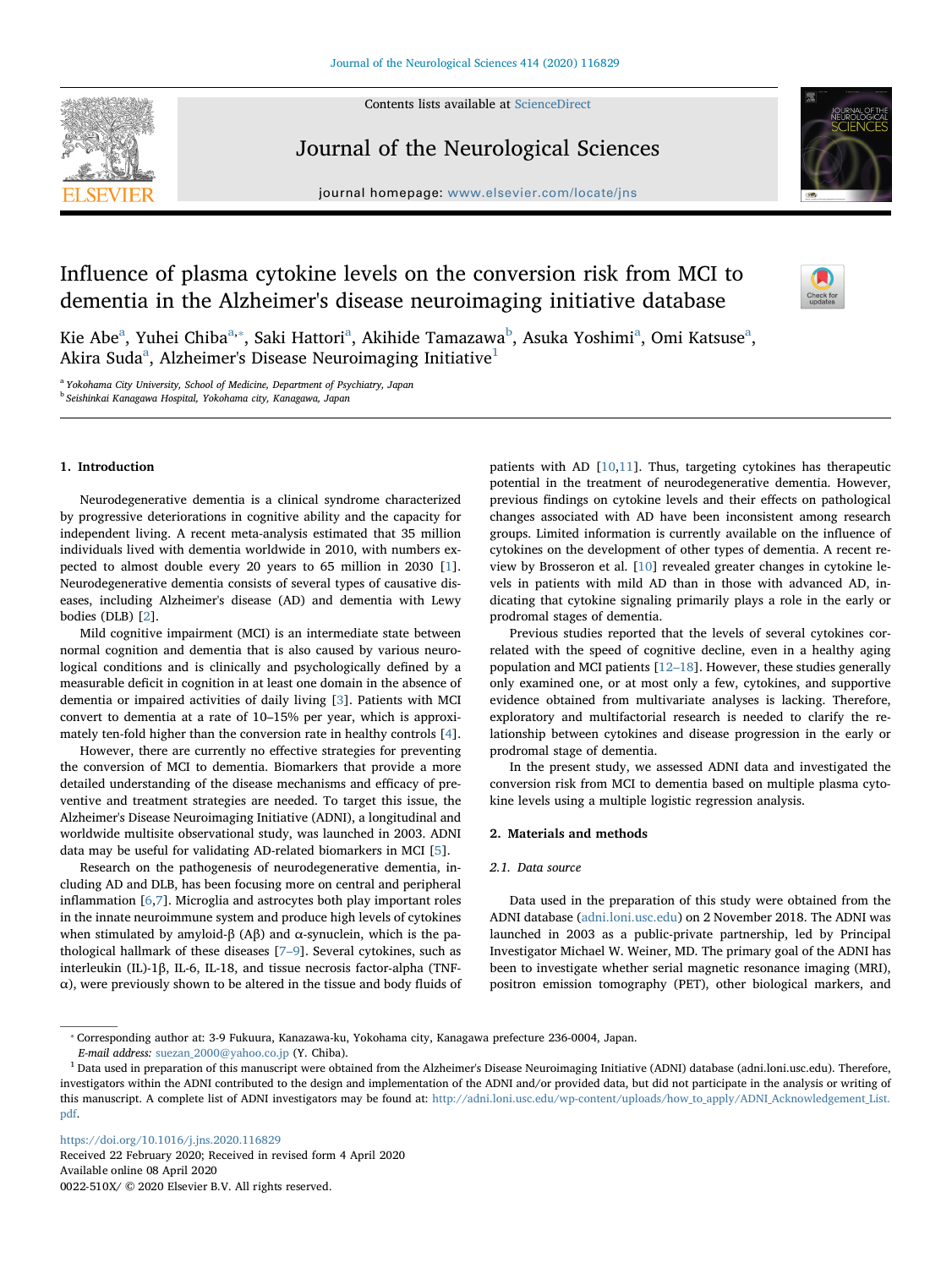clinical and neuropsychological assessments may be combined to measure the progression of MCI and early AD. Each participant of the 63 ADNI sites in the United States and Canada provided written informed consent, and each ADNI site obtained local Institutional Review Board approval.

#### 2.2. Patients and samples

Patient inclusion criteria were described previously [[19\]](#page-7-6) and are available on the ADNI website. In brief, a diagnosis of MCI was based on subjective or objective memory impairments evaluated by educationadjusted scores on the Logical Memory II subscale (Delayed Paragraph Recall) from the Wechsler Memory Scale–Revised. Mini-Mental State Exam (MMSE) scores were between 24 and 30 and the Clinical Dementia Rating (CDR) was 0.5.

In the present study, we included subjects who met the clinical criteria for MCI and had baseline data on plasma cytokines and followup data on the severity of dementia on CDR. We included 296 MCI patients and 47 subjects with normal cognition who had baseline data on plasma cytokines. Two hundred and seventy-two (91.9%) MCI subjects and 42 (89.4%) control subjects were non-Hispanic Caucasians, while the remaining subjects were Hispanic Caucasian, Asian, and black populations.

We defined MCI patients whose CDR score reached 1 or more within two years as having converted to dementia, or converted-MCI (C-MCI). MCI patients whose CDR score remained at 0.5 or reverted to 0 were defined as non-converted-MCI (NC-MCI).

We obtained demographic and clinical data, including age, sex, education attainment, the ApoE 4 genotype, MMSE scores, and Alzheimer's Disease Assessment Scale-cognitive 11-item (ADAS-11) scores from all subjects.

## 2.3. Cytokines

We used the following data on immunological biomarkers, including several cytokines that were publicly accessible on the ADNI website: ciliary neurotrophic factor (CNTF), C-reactive protein (CRP), IL-13, IL-16, IL-18, IL-3, IL-6 receptor (IL-6R), IL-8, CXCL-10, matrix metallopeptidase-9 (MMP-9), and TNF-α. These data were obtained from the file "Biomarkers Consortium Plasma Proteomics Project RBM Multiplex Data and Primer (Zip file)", which was downloaded from the ADNI website ([https://ida.loni.usc.edu/pages/access/studyData.jsp?](https://ida.loni.usc.edu/pages/access/studyData.jsp?categoryId=11&subCategoryId=33) [categoryId=11&subCategoryId=33](https://ida.loni.usc.edu/pages/access/studyData.jsp?categoryId=11&subCategoryId=33)) on 2 November 2018. These biomarkers were measured using Luminex xMAP technology (Luminex Corporation, Austin, Texas, United States), the details of which were attached to the Zip file described above. Briefly, Luminex xMAP technology uses fluorescent polystyrene microspheres called beads. These beads are coated with either ligand or capture antibodies, and each bead contains a unique color-coded signature to be read by the flowbased laser apparatus.

# 2.4. Evaluation of CSF  $A\beta_{42}$  and p-tau

In order to examine the pathological backgrounds of MCI subjects, we also collected data on cerebrospinal fluid (CSF)  $A\beta_{42}$  and phosphorylated tau (p-tau) from subjects with available data.

CSF levels of  $A\beta_{42}$  and p-tau were obtained from the file "UPENN" CSF Biomarker Master [ADNI1,GO,2]", which was downloaded from the ADNI website [\(https://ida.loni.usc.edu/pages/access/studyData.](https://ida.loni.usc.edu/pages/access/studyData.jsp?categoryId=11&subCategoryId=33) [jsp?categoryId=11&subCategoryId=33](https://ida.loni.usc.edu/pages/access/studyData.jsp?categoryId=11&subCategoryId=33)) on 2 November 2018. CSF  $A\beta_{42}$  and p-tau levels were evaluated using a micro-bead-based multiplex immunoassay, the INNO-BIA AlzBio3 RUO test (Fujirebio, Belgium), on the Luminex platform. Details are available in the file "UPENN CSF Biomarker Master Methods (PDF)" at the website described above.

#### 2.5. Evaluation of brain MRI data

To examine the pathological backgrounds of MCI subjects, we also collected data on hippocampal volumes and white matter hyperintensity (WMH) volumes evaluated by MRI in subjects with available data.

Data on hippocampal volumes were obtained from the file "UCSF - SNT Hippocampal Volumes [ADNI1]", which was downloaded from the ADNI website ([https://ida.loni.usc.edu/pages/access/studyData.jsp?](https://ida.loni.usc.edu/pages/access/studyData.jsp?categoryId=14&subCategoryId=30) [categoryId=14&subCategoryId=30](https://ida.loni.usc.edu/pages/access/studyData.jsp?categoryId=14&subCategoryId=30)) on 2 November 2018. Hippocampal volumes were evaluated on MRI using a commercially available high dimensional brain mapping tool (Medtronic Surgical Navigation Technologies, Louisville, Colorado, United States). The position of the hippocampus on individual brain MRI data was manually identified using 22 local landmark points. Fluid image transformation was then used to match individual brains to a template brain. Pixels corresponding to the hippocampus were labeled and counted to obtain volumes. Details are available in the file "UCSF - SNT Hippocampal Volumes Methods (PDF)" on the website described above.

Data on WMH volumes were obtained from the file "UCD\_ADNI1\_WMH", which was also downloaded from the above-described website on 2 November 2018. WMH volumes were evaluated on MRI using a fully-automated method established by Schwarz et al. [\[20](#page-7-7)]. Briefly, a binary label for each image voxel that denotes either the presence or absence of a WMH established from a vector of three image intensities at that voxel was obtained using a Bayesian Markov-Random Field (MRF) approach. Details are available in the file "AD-NI1\_Methods\_UCD\_WMH\_Volumes\_Methods" on the website described above.

## 2.6. Statistical analysis

We compared demographic data, MMSE scores, ADAS-11 scores, and biomarker levels between MCI patients and subjects with normal cognition. The Student's t-test was used to compare mean values and the chi-squared test to compare prevalence.

We then performed a multiple logistic regression analysis to predict the risk of conversion based on age, sex, the ApoE 4 genotype, and plasma cytokine levels. Antecedently, we performed Pearson's correlation analysis among ApoE 4 genotypes and plasma cytokine levels to identify any relationships. We also conducted a single regression analysis of the conversion risk using the data for each cytokine to select those to be included in the multivariable model based upon a regression coefficient of  $p < 0.1$ . The Variance Inflation Factor (VIF) was used to check for multicollinearity.

We also compared CSF  $A\beta_{42}$  and p-tau levels and hippocampal and WMH volumes among C-MCI, NC-MCI, and normal cognition subjects.

The significance of differences was set at  $p < .05$ . All quantitative data were analyzed using the SPSS Version 22.0 statistical package (IBM Corp., Armonk, New York, United States).

# 3. Results

### 3.1. Demographics in MCI

The demographic data of MCI and normal cognition subjects are summarized in [Table 1](#page-2-0). No significant differences were observed in age, sex, or education attainment between patients with MCI and subjects with normal cognition. The prevalence of ApoE 4 and ADAS-11 scores were significantly higher in patients with MCI than in subjects with normal cognition. Additionally, MMSE scores were significantly lower in patients with MCI than in subjects with normal cognition.

#### 3.2. Plasma cytokine levels in MCI

Plasma biomarker levels in patients with MCI and subjects with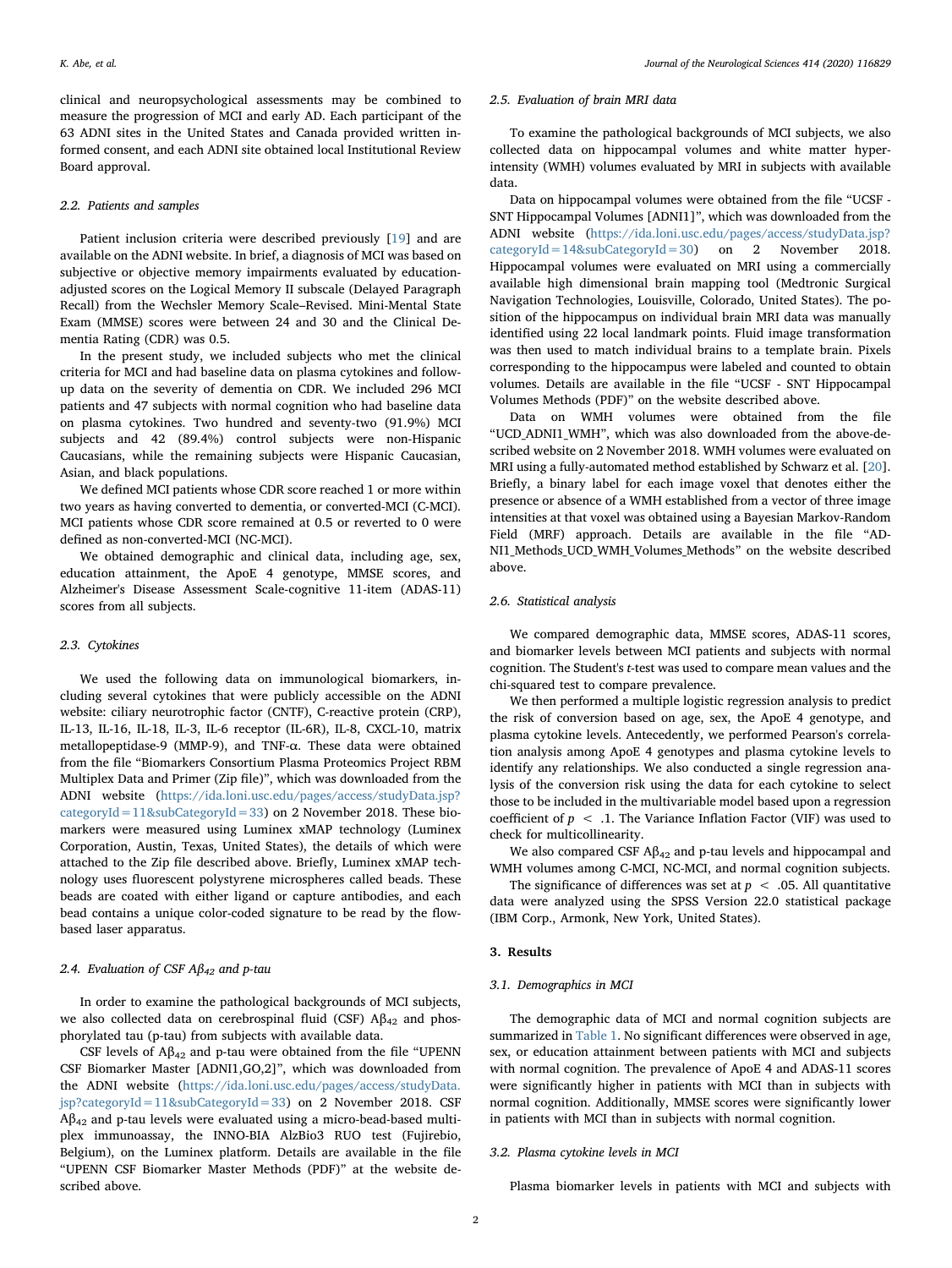#### <span id="page-2-0"></span>Table 1

Patient demographics and plasma cytokines.

| Group                                 | MCI $(n = 296)$     | Normal cognition ( $n = 47$ ) |
|---------------------------------------|---------------------|-------------------------------|
| Demographic data                      |                     |                               |
| Age                                   | $74.73 \pm 7.14$    | $75.36 \pm 5.89$              |
| Sex (female)                          | 104 (35.1%)         | 23 (48.9%)                    |
| Education (years)                     | $15.80 \pm 2.92$    | $15.62 + 2.88$                |
| ApoE 4 **                             | homo: 38 (12.8%)    | homo: $0(0.0\%)$              |
|                                       | hetero: 122 (41.2%) | hetero: 4 (8.5%)              |
|                                       | null: 136 (45.9%)   | null: 43 (91.5%)              |
| MMSE **                               | $26.93 \pm 2.14$    | $28.98 \pm 1.09$              |
| $ADAS-11$ **                          | $11.22 \pm 4.72$    | $5.81 \pm 2.38$               |
| Cytokine levels                       |                     |                               |
| plasma CNTF (pg/ml)                   | $1.74 \pm 0.31$     | $1.69 \pm 0.29$               |
| $\log_{\text{plasma CRP (ug/ml)}}$ ** | $0.06 \pm 0.46$     | $0.33 \pm 0.47$               |
| plasma IL-13 $(pg/ml)$                | $1.59 \pm 0.18$     | $1.60 \pm 0.15$               |
| plasma IL-16 $(pg/ml)$ **             | $2.54 \pm 0.17$     | $2.62 \pm 0.13$               |
| plasma IL-18 $(pg/ml)$                | $2.41 \pm 0.17$     | $2.38 \pm 0.21$               |
| <sup>log</sup> plasma IL-3 (ng/ml)    | $-1.62 \pm 0.28$    | $-1.63 \pm 0.22$              |
| plasma IL-6R $(ng/ml)$ *              | $1.46 \pm 0.14$     | $1.51 \pm 0.12$               |
| plasma IL-8 $(pg/ml)$                 | $1.00 \pm 0.21$     | $1.03 \pm 0.15$               |
| plasma CXCL 10 (pg/ml)                | $2.64 \pm 0.18$     | $2.66 + 0.16$                 |
| plasma MMP-9 $(ng/ml)$                | $2.14 \pm 0.24$     | $2.11 \pm 0.16$               |
| plasma TNF- $\alpha$ (pg/ml)          | $0.83 \pm 0.27$     | $0.85 \pm 0.32$               |
|                                       |                     |                               |

Age, education, scores of the Mini-Mental State Examination (MMSE) and the 11-item version of Alzheimer's Disease Assessment Scale (ADAS-11), and plasma cytokine levels are shown as mean  $\pm$  standard deviation. Sex is shown as the number (percentage) of female participants. ApoE 4 is shown as the number (percentage) of its genotype.

log, natural log; MCI, mild cognitive impairment; \*, significant difference with  $p < .05$ ; \*\*, significant difference with  $p < .01$ .

normal cognition are summarized in [Table 1](#page-2-0) and their distribution is shown in [Fig. 1.](#page-3-0) There were significantly lower levels of CRP, IL-16, and IL-6R in patients with MCI than in subjects with normal cognition. No significant differences were observed in other cytokine levels between patients with MCI and subjects with normal cognition. The relationships among ApoE 4 genotypes and plasma cytokine levels and are summarized in Supplementary file 1. A correlation was not observed between plasma cytokine levels and ApoE 4 genotypes.

#### 3.3. Conversion risk from MCI to dementia based on plasma cytokine levels

Among 296 MCI patients, 79 subjects with MCI converted to dementia in 2 years (C-MCI). Two hundred and seventeen subjects with MCI remained at the MCI state or reverted to normal cognition in 2 years (NC-MCI).

The results of the single regression analysis of the conversion risk for each biomarker are available as Supplementary file 2. IL-18 and IL-6R showed regression coefficients of  $p < 0.1$ . Therefore, we performed a multiple logistic regression analysis to predict the conversion risk from MCI to dementia based on predictive variables, including age, sex, the ApoE 4 genotype, IL-18, and IL-6R levels. None of the VIF values were greater than 2, indicating that there was no collinearity in the model.

The results of the multiple logistic regression analysis are summarized in [Table 2](#page-4-0) and shown in a forest plot (Graphical abstract). The ApoE 4 gene significantly increased the risk of conversion ( $OR = 1.571$ , 95% CI: 1.066-2.315,  $p = .022$ ), whereas high plasma IL-6R levels significantly decreased it (OR = 0.105, 95% CI: 0.015–0.711,  $p = .021$ ).

## 3.4. AD biomarkers in C-MCI, NC-MCI, and normal cognition

CSF levels of  $A\beta_{42}$  and p-tau and hippocampal and WMH volumes were compared among C-MCI, NC-MCI, and normal cognition subjects and are shown in [Table 3](#page-4-1) and [Fig. 2.](#page-5-0) CSF  $A\beta_{42}$  and p-tau data were obtained from 42 out of 79 C-MCI patients, 117 out of 217 NC-MCI patients, and all normal cognition subjects. CSF  $A\beta_{42}$  levels were

significantly lower in C-MCI patients than in NC-MCI patients and subjects with normal cognition, and were lower in NC-MCI patients than in normal cognition subjects. CSF p-tau levels were significantly higher in C-MCI and NC-MCI patients than in subjects with normal cognition. No significant differences were observed in CSF p-tau levels between C-MCI and NC-MCI patients.

Data on hippocampal and WMH volumes were obtained from 77 out of 79 C-MCI patients, 214 out of 217 NC-MCI patients, and all normal cognition subjects. Right and left hippocampal volumes were significantly lower in C-MCI patients than in NC-MCI patients and subjects with normal cognition, and were lower in NC-MCI patients than in normal cognition subjects. No significant differences were observed in WMH volumes among the three groups.

#### 3.5. Data on AD

As a reference, data on patients with AD are shown in Supplementary file 3.

# 4. Discussion

In the present study, we examined the plasma levels of 11 immunological biomarkers in MCI patients and investigated the risk of conversion from MCI to dementia using ADNI data. CRP, IL-16, and IL-6R levels were significantly lower in MCI patients than in subjects with normal cognition. ApoE 4 significantly increased, whereas high plasma IL-6R levels significantly decreased the conversion risk from MCI to dementia. The present study is the first to show the protective effects of IL-6R against conversion from MCI to dementia.

### 4.1. Plasma cytokine levels in MCI

We found that CRP, IL-16, and IL-6R levels were significantly lower in MCI patients than in subjects with normal cognition. [Table 4](#page-6-4) compares the present results with previous findings on CRP, IL-16, and IL-6R levels in MCI and AD patients.

#### 4.1.1. CRP

In the present study, CRP levels were significantly lower in patients with MCI than in subjects with normal cognition.

Regarding MCI, O'Bryant et al. [\[21](#page-7-8)] reported that plasma CRP levels were significantly lower in MCI patients than in healthy controls in the non-Hispanic Caucasian population of Texas, USA. On the other hand, King et al. [\[22](#page-7-9)] found no significant differences in plasma CRP levels between MCI patients and healthy controls in North East England. CRP is a non-specific inflammatory cytokine that rapidly changes in response to inflammation. Plasma CRP levels fluctuate in relation to eating habits [[23\]](#page-7-10) and increase the risk of vascular dementia due to atherosclerosis [\[24](#page-7-11)]. Based on similarities in the present results and the previous findings reported by O'Bryant et al., in which more than 90% of MCI subjects were non-Hispanic Caucasians, socio-demographic factors including race, lifestyle habits, and/or residential area may explain the inconsistencies observed in CRP levels among MCI patients.

In the present study, no significant differences were observed in plasma CRP levels between C-MCI and NC-MCI, or in WMH volumes among AD, C-MCI, NC-MCI, and subjects with normal cognition. Since MCI was not subdivided biologically, the present results were insufficient to evaluate the extent to which plasma CRP levels affected degeneration or vascular factors. Further studies are needed to clarify the influence of plasma CRP on each factor promoting dementia.

Regarding dementia, two meta-analyses reported that there was no significant difference in plasma CRP levels between AD and healthy controls [[25](#page-7-12)[,26](#page-7-13)]. In line with these findings, no significant differences were observed in CRP levels between AD patients and subjects with normal cognition in the ADNI cohort (See Supplementary file 3).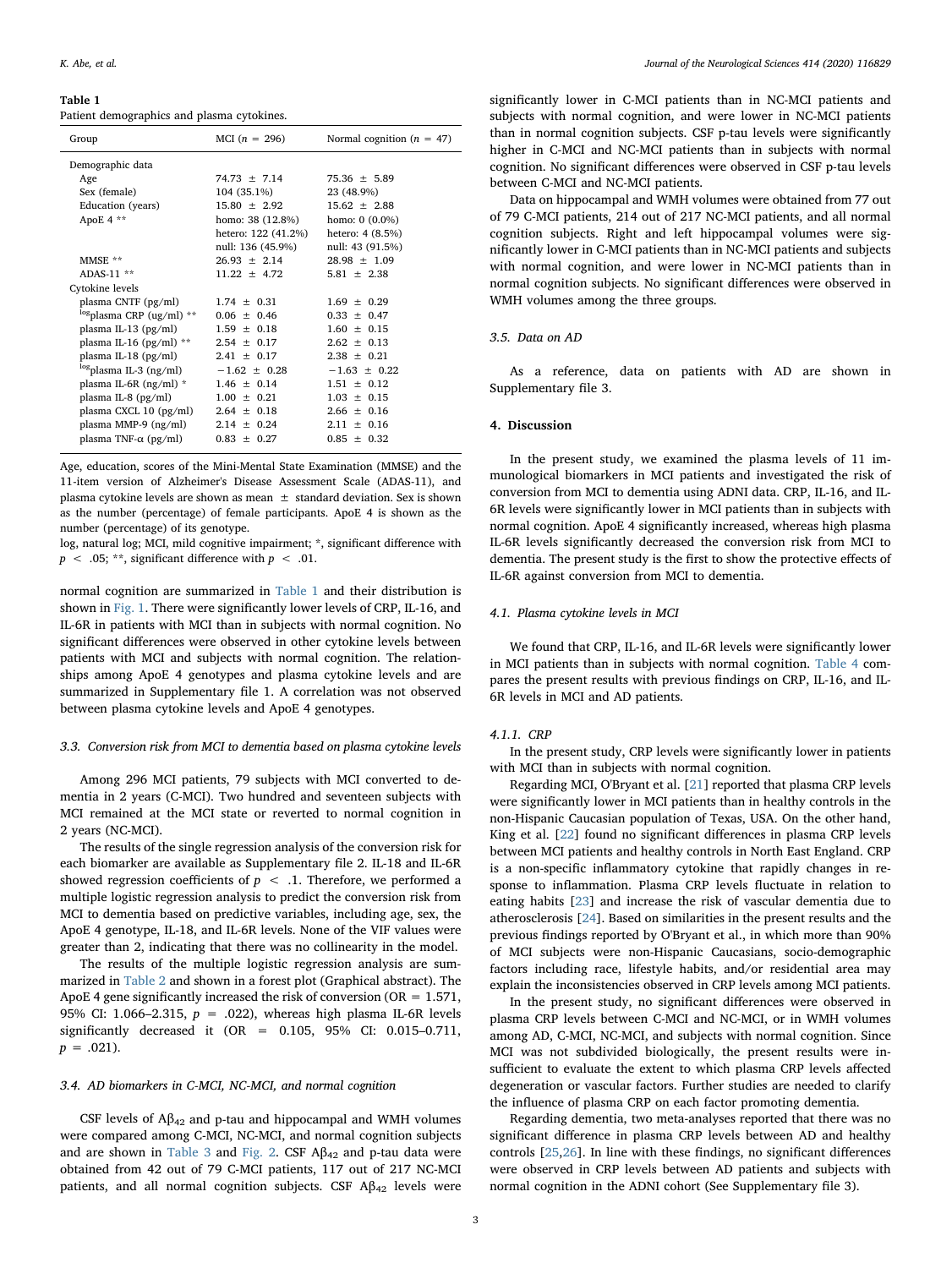<span id="page-3-0"></span>

Fig. 1. Distribution of plasma cytokine levels in MCI and normal cognition.

Distribution of cytokine levels in MCI and control subjects are shown in box and dot-plots. The vertical axis shows the cytokine level, and the horizontal axis shows the patient groups.

NC, normal cognition; \*, statistically significant difference between MCI and NC with  $p < .05$ ; \*\*, statistically significant difference between MCI and NC with  $p < .01$ .

#### 4.1.2. IL-16

We found that IL-16 levels were significantly lower in patients with MCI than in subjects with normal cognition. IL-16 levels were also significantly lower in AD patients than in normal cognition subjects (See Supplementary file 2).

IL-16 is an immunomodulatory cytokine that contributes to the regulatory process of CD4+ T cell recruitment and activation at sites of inflammation in association with asthma and several autoimmune diseases. Based on the findings of in vivo studies, it is hypothesized that IL-16 in the central nervous system may serve as a signaling molecule and as a scaffolding protein possibly involved in anchoring ion channels in the membrane. However, the potential role of IL-16 in the brain remains unclear [\[27](#page-7-14)]. IL-16 levels have not yet been investigated in detail

in AD, and there is currently no information on its levels in subjects with MCI. Motta et al. [[28](#page-7-15)] reported that IL-16 levels were significantly elevated in patients with mild AD and progressively decreased in patients with moderate AD. These findings on IL-16 are insufficient and inconsistent to allow for any interpretation of the relationship between IL-16 and AD. Brosseron et al. [\[10](#page-7-3)] proposed several different patterns for changes in plasma cytokine expression levels over time; for example, some increase slightly and steadily over time, others reach a peak at some point and then decrease, and some remain unchanged during the disease course. Therefore, further research with longitudinal data on IL-16 is needed to clarify the pathological association with AD progression.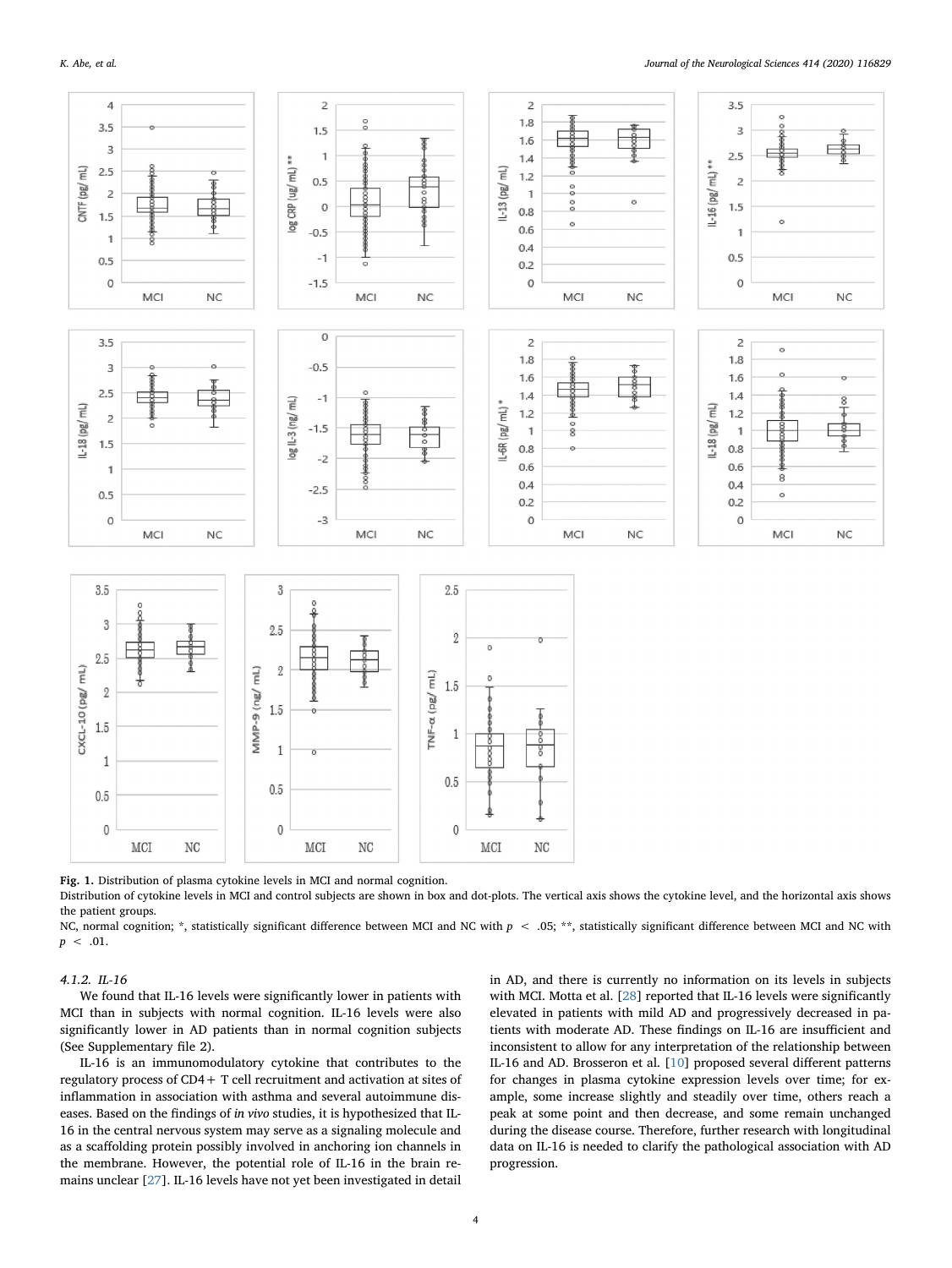#### <span id="page-4-0"></span>Table 2

Multiple logistic regression model to predict conversion from MCI to dementia.

|           | B        | SF.   | p     | OR (95% CI)            |
|-----------|----------|-------|-------|------------------------|
| Age       | 0.031    | 0.021 | 0.135 | 1.031 (0.990-1.074)    |
| Sex       | 0.096    | 0.289 | 0.739 | 1.101 (0.625-1.939)    |
| ApoE 4    | 0.452    | 0.198 | 0.022 | 1.571 (1.066-2.315)    |
| $II - 18$ | $-1.038$ | 0.808 | 0.199 | $0.354(0.073 - 1.727)$ |
| IL-6R     | $-2.258$ | 0.978 | 0.021 | $0.105(0.015 - 0.711)$ |
| Constant  | 1.989    | 2.890 | 0.491 | 7.305                  |

The results of multiple regression analysis to predict conversion from MCI to dementia based on age, sex, ApoE4, and plasma cytokine levels are summarized.

B, unstandardized coefficient; SE, standard error; OR, odds ratio; 95% CI, 95% confidence interval (lower limit – upper limit);  $p$ ,  $p$ -value.

#### 4.1.3. IL-6R

In the present study, patients with MCI showed significantly lower IL-6R levels than those in normal cognition subjects. No significant differences were observed in IL-6R levels between AD patients and subjects with normal cognition (See Supplementary file 2). Previous studies reported that IL-6R levels were significantly lower in AD patients than in healthy controls [29–[31](#page-7-16)], whereas no changes in IL-6R levels were also observed in AD patients [\[32](#page-7-17)[,33](#page-7-18)]. This is the first study to examine IL-6R levels in subjects with MCI.

High interindividual variance and a large overlap in IL-6R levels between controls and patients may explain inconsistencies in the results obtained on IL-6R levels in AD patients. Regarding differences in technical approaches, IL-6R levels have not yet been examined in AD patients, MCI patients, or healthy controls using Luminex xMAP technology.

In the present study, a significant decrease was observed in IL-6R levels in MCI patients, but not in AD patients. In support of these results, previous studies reported that the plasma levels of other cytokines, such as IL-12, IL-16, TGF-β, and MCP-1, were significantly altered in MCI and mild AD, whereas no significant differences were observed between severe AD patients and controls [[14,](#page-7-19)[28](#page-7-15)]. These findings indicate that the levels of some cytokines are altered around the pre-dementia phase. Therefore, the immunological mechanism of each cytokine on disease progression needs to be investigated separately in each phase.

# 4.2. Comparison of AD biomarkers among C-MCI, NC-MCI, and normal cognition groups

Although we attempted to clarify the pathological backgrounds of MCI subjects by examining AD biomarkers, CSF data were only available for 53% of MCI subjects. Thus, the results obtained on CSF biomarkers need to be carefully interpreted.

As summarized in [Table 3,](#page-4-1) CSF  $A\beta_{42}$  levels and hippocampal

<span id="page-4-1"></span>Comparison of CSF biomarkers and MRI findings between C– MCI, NC-MCI and normal cognition groups.

volumes were significantly lower in C-MCI patients than in NC-MCI patients and subjects with normal cognition, and lower in NC-MCI patients than in normal cognition subjects. CSF p-tau levels were significantly higher in C-MCI and NC-MCI patients than in subjects with normal cognition. No significant differences were observed in WMH volumes among the three groups. These results imply that some C-MCI subjects were pathologically characterized with AD. The aim of the present study was to focus on clinically and psychologically diagnosed MCI with the untested possibility of heterogeneous pathology. However, future studies that focus on biologically confirmed MCI are needed.

#### 4.3. ApoE 4 and conversion risk from MCI to dementia

The results of the multiple logistic regression analysis showed that ApoE 4 significantly promoted the conversion from MCI to dementia. ApoE 4 is the strongest known genetic risk factor for AD [\[34](#page-7-20)]. Recent studies demonstrated that ApoE 4 also increased the risk of other types of dementia, including DLB [[35,](#page-7-21)[36](#page-7-22)]. The results of the present study were consistent with previous findings showing that ApoE 4 increased the conversion risk from MCI to dementia.

## 4.4. IL-6R and conversion risk from MCI to dementia

The results of the multiple logistic regression analysis also showed that high plasma IL-6R levels significantly decreased the conversion risk from MCI to dementia. Teunissen et al. [[31\]](#page-7-23) reported that a logistic model, including IL-6R in combination with protein α1 fraction, cysteine, and cholesterol concentrations, facilitated the discrimination between AD and healthy controls. The present study is the first to report a relationship between IL-6R levels and chronological changes in MCI patients.

The role of IL-6 signaling via IL-6R in the pathogenesis of AD has been attracting attention [[37,](#page-7-24)[38](#page-7-25)]. Recent reviews showed that the effects of IL-6 signaling on Aβ are bidirectional [\[11](#page-7-4)[,39](#page-7-26)]. Aβ promotes IL-6 expression, which triggers the differentiation of microglia to a phagocytic M2 phenotype [\[40](#page-7-27)] and activates astrocytes, both of which are capable of removing Aβ [[41\]](#page-7-28). On the other hand, previous in vitro and animal studies indicated that IL-6 signaling promotes the progression of AD by stimulating the transcription of amyloid precursor protein (APP) and consequent Aβ production [[42\]](#page-7-29) and also by enhancing neurotoxicity caused by Aβ [\[43](#page-7-30)]. Chakrabarty et al. [[44\]](#page-7-31) demonstrated extensive gliosis and increased microglia-mediated phagocytosis, which attenuated the deposition of Aβ in their experiments using IL-6 over-expressing mice. This IL-6-induced neuroinflammation had no effect on APP processing or Aβ levels in young mice. They hypothesized that IL-6 signaling may be beneficial early in the disease process by enhancing Aβ plaque clearance rather than mediating a neurotoxic feedback loop that exacerbates amyloid pathology.

| Group (number of subjects)                   | C-MCI $(n = 79)$     | NC-MCI $(n = 217)$   | Normal cognition ( $n = 47$ ) |
|----------------------------------------------|----------------------|----------------------|-------------------------------|
| CSF biomarkers/sample number (%)             | 42 (53.2%)           | 117 (53.9%)          | 47 (100%)                     |
| CSF $A\beta_{42}$ (pg/ml) <sup>a, b, c</sup> | $142.83 \pm 38.29$   | $165.37 \pm 57.78$   | $249.40 \pm 25.17$            |
| CSF p-tau $(pg/ml)^{b, c}$                   | $37.17 \pm 14.62$    | $34.22 \pm 17.39$    | $21.26 \pm 8.49$              |
| MRI findings/sample number (%)               | 77 (97.5%)           | 214 (98.6%)          | 47 (100%)                     |
| Rt Hippocampus $(mm3)$ <sup>a, b, c</sup>    | $3156.43 \pm 566.19$ | $3392.52 \pm 552.06$ | $3638.60 \pm 492.14$          |
| Lt Hippocampus $(mm3)$ <sup>a, b, c</sup>    | $2998.75 \pm 554.21$ | $3198.00 \pm 516.35$ | $3517.99 \pm 388.01$          |
| WMH $\rm (cm^3)$                             | $0.93 \pm 1.85$      | $0.63 \pm 1.27$      | $0.74 \pm 1.81$               |
|                                              |                      |                      |                               |

The amyloid β-42 (Aβ42) and phosphorylated tau protein (p-tau) concentrations in cerebrospinal fluid (CSF), and the volumes of the right and left hippocampus and white matter hyperintensity (WMH) evaluated on MRI are shown as mean  $\pm$  standard deviation.

n, number of subjects; MCI, mild cognitive impairment; Rt, right; Lt, left; WMH, white matter hyperintensity; a, significant difference between C-MCI and NC-MCI patients; b, significant difference between C-MCI patients and subjects with normal cognition; c, significant difference between NC-MCI patients and subjects with normal cognition.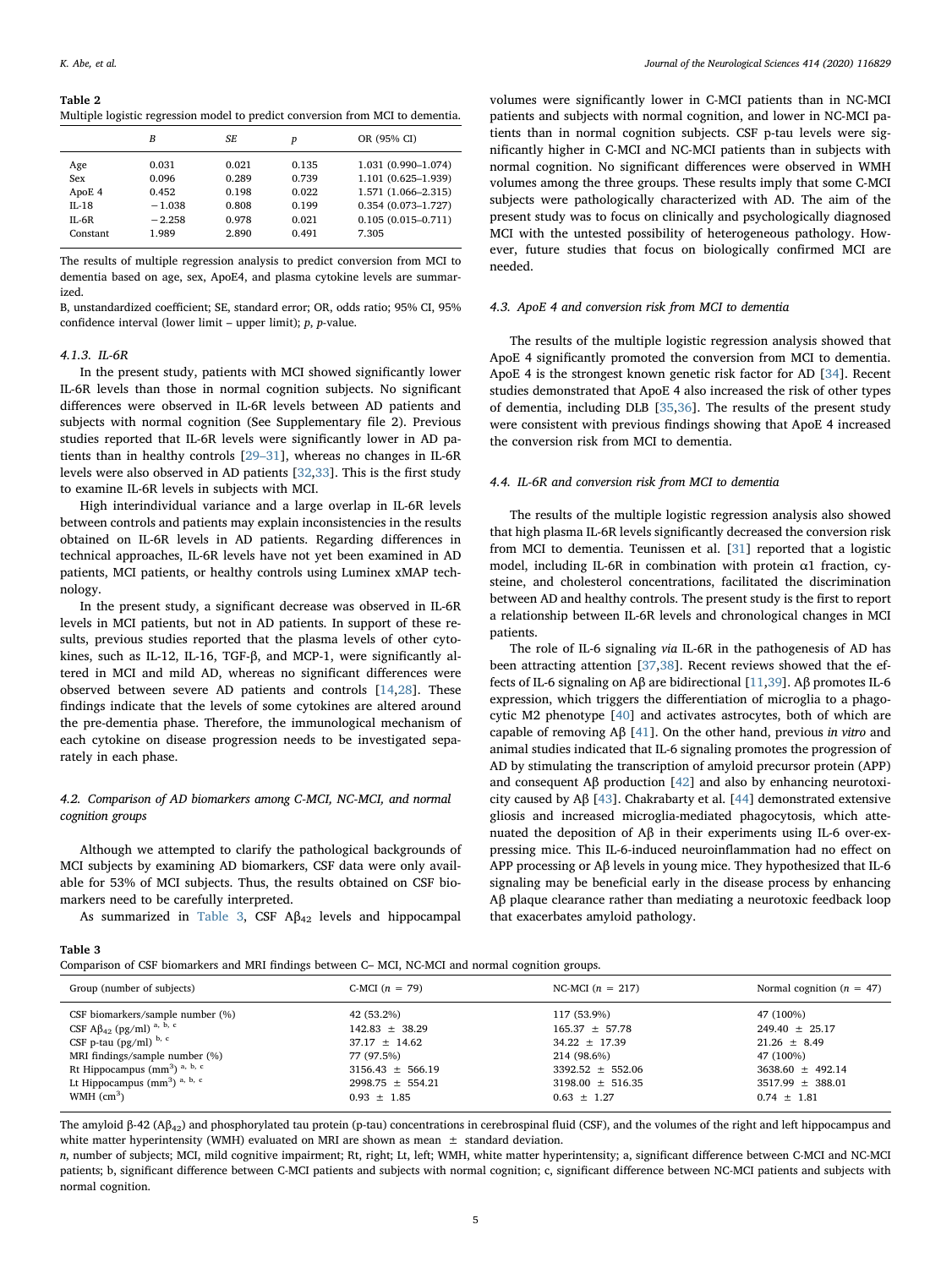<span id="page-5-0"></span>

Fig. 2. Distribution of CSF biomarkers and MRI findings in C-MCI, NC-MCI, and normal cognition.

Distribution of CSF biomarkers and MRI findings in C-MCI, NC-MCI and normal cognition subjects are shown in box and dot-plots. The vertical axis shows the CSF biomarkers and MRI findings, and the horizontal axis shows the patient groups.

NC, normal cognition; a, significant difference between C-MCI and NC-MCI patients; b, significant difference between C-MCI patients and NC; c, significant difference between NC-MCI patients and NC.

IL-6 signaling strongly depends on the presence of soluble IL-6R, which is produced by T cells [\[45](#page-7-32)–47]. Bagli et al. [[48\]](#page-7-33) reported that plasma IL-6R levels of AD patients were associated with polymorphisms of the gene encoding IL-6. Haddick et al. [\[49](#page-7-34)] demonstrated that the common p.D358A variant in IL-6R affected the activation of IL-6 signaling and was associated with onset age of AD. Since we showed that high plasma IL-6R levels decreased the risk of conversion in MCI patients, high IL-6R levels may slow the progression of dementia by increasing Aβ plaque clearance through IL-6 signaling in some subjects at the early or prodromal stage of dementia.

However, the independent effects of IL-6 and IL-6R levels or genes on AD pathology, such as Aβ and tau, in humans have not yet been elucidated in detail. The National Institute on Aging-Alzheimer's Association (NIA-AA) proposed a research framework stating that MCI needs to be classified by biomarkers including β amyloid deposition, pathological tau, and neurodegeneration, which are known as the ATN classification system [[50\]](#page-7-35).

There were a few limitations in the present study. We did not examine IL-6 levels, which are not publicly available from the ADNI database. We also only assessed CSF Aβ and p-tau levels in about 50% of MCI subjects and lacked amyloid PET findings. Moreover, we did not obtain longitudinal data on plasma cytokine levels, CSF biomarkers, or MRI findings. The relationship between plasma cytokine levels and the conversion risk from MCI to dementia was investigated based on changes in CDR scores over time and plasma cytokine levels at baseline. Therefore, the present results did not clarify the mechanisms by which IL-6R exerted beneficial effects on MCI patients or whether changes in

plasma cytokine levels precede neurodegeneration.

As proposed by the NIA-AA, a biological diagnosis using the ATN classification is necessary for avoiding the over- and underdiagnosis of AD, even in the MCI stage, and obtaining a more detailed understanding of the pathogenesis of AD [\[51](#page-7-36)]. Based on these concepts, non-AD biomarkers, such as α-synuclein and TDP-43, also need to be considered when investigating the mechanisms responsible for the beneficial effects of IL-6R on MCI. Furthermore, in consideration of previous findings indicating that peripheral inflammation observed at the MCI stages is attenuated by the progression of neurodegenerative dementia [[10](#page-7-3)[,22](#page-7-9)], the temporal sequence of cytokine changes and neurodegeneration is also an important topic. Thus, longitudinal investigations on cytokines using the biomarker-based classification in preclinical, MCI, and dementia patients are needed in the future.

# 5. Conclusion

In the present study, we found that plasma CRP, IL-16, and IL-6R levels were significantly lower in patients with MCI than in subjects with normal cognition. A multiple logistic regression analysis showed that high plasma IL-6R levels significantly decreased the conversion risk from MCI to dementia. To elucidate the role of cytokines, including IL-6R, in the development of dementia, further longitudinal investigations using biomarker-classified preclinical, MCI, and dementia subjects are needed.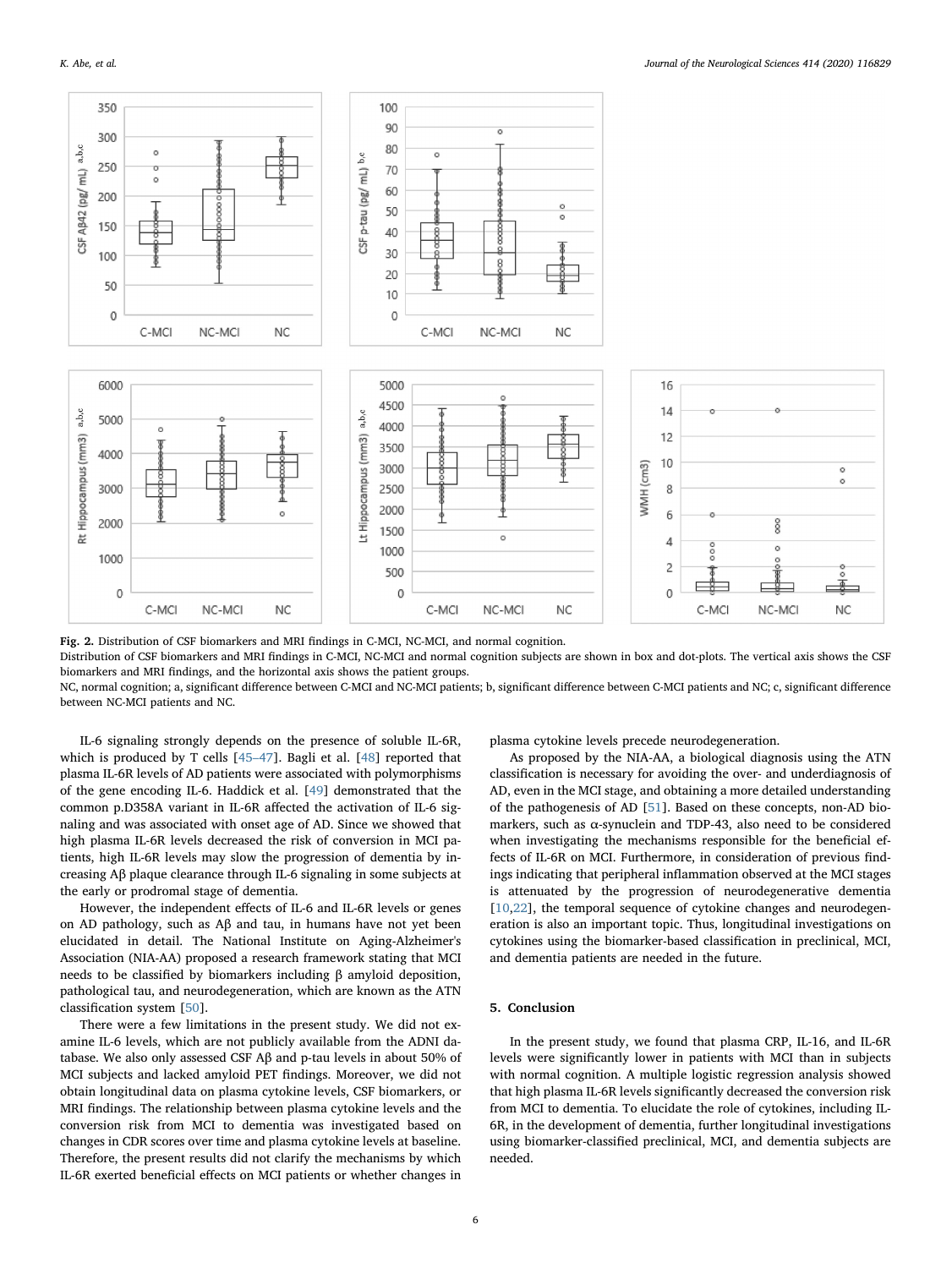#### <span id="page-6-4"></span>Table 4

|  |  |  |  |  | Comparison of CRP, IL-16, and IL-6R levels in AD and MCI patients between previous studies and the present study. |
|--|--|--|--|--|-------------------------------------------------------------------------------------------------------------------|
|  |  |  |  |  |                                                                                                                   |

| Cytokine/study          | Subjects                       | Methods                                                | Results                                           |
|-------------------------|--------------------------------|--------------------------------------------------------|---------------------------------------------------|
| <b>CRP</b>              |                                |                                                        |                                                   |
| Ng et al. (2018)        | 1645 AD                        | meta-analysis                                          | No difference between AD and HC                   |
|                         | 14,363 HC                      |                                                        |                                                   |
| Gong et al. (2015)      | 1025 AD                        | meta-analysis                                          | No difference between AD and HC                   |
|                         | 1068 HC                        |                                                        |                                                   |
| O'Bryant et al. (2013)  | 284 AD                         | luminex-based HumanMAP 1.0 platform (Myriad RBM,       | $MCI < HC$ (only in non-Hispanic white)           |
|                         | 251 MCI                        | USA)                                                   | AD < HC                                           |
|                         | 557 HC                         |                                                        | No difference between AD and MCI.                 |
| King et al. (2018)      | 20 AD                          | V-PLEX Neuroinflammation Panel 1 Human Kit (Meso-Scale | No difference among AD, MCI, and HC.              |
|                         | 20 MCI                         | Discovery)                                             |                                                   |
|                         | 20 HC                          |                                                        |                                                   |
| Abe et al.              | 296 MCI                        | Luminex xMAP technology                                | MCI < HC                                          |
|                         | 47 HC                          |                                                        |                                                   |
| Abe et al.              | 69 AD                          | Luminex xMAP technology                                | No difference between AD and HC. (See             |
|                         | 47 HC                          |                                                        | supplementary file 2)                             |
| $IL-16$                 |                                |                                                        |                                                   |
| Motta et al. (2007)     | 51 AD (11 severe, 22 moderate, | ELISA (R&D Systems, USA)                               | mild $AD > HC$ (progressive decrease in moderate  |
|                         | 18 mild)                       |                                                        | AD)                                               |
|                         | <b>20 HC</b>                   |                                                        |                                                   |
| Abe et al.              | 296 MCI                        | Luminex xMAP technology                                | $MCI \le HC(p \le .01)$                           |
|                         | 47 HC                          |                                                        |                                                   |
| Abe et al.              | 69 AD                          | Luminex xMAP technology                                | AD < HC $(p \lt 0.01)$ (See supplementary file 2) |
|                         | 47 HC                          |                                                        |                                                   |
| $IL-6R$                 |                                |                                                        |                                                   |
| Angelis et al. (1997)   | 41 AD                          | ELISA (R&D Systems, USA)                               | AD < HC                                           |
|                         | 32 HC                          |                                                        |                                                   |
| Hampel et al. (1998)    | 41 AD                          | ELISA (R&D Systems, USA)                               | AD < HC                                           |
|                         | 20 HC                          |                                                        |                                                   |
| Hasegawa et al. (2000)  | 25 AD                          | ELISA (Medgenix, Belgium)                              | No difference between AD and HC.                  |
|                         | <b>48 HC</b>                   |                                                        |                                                   |
| Teunissen et al. (2003) | 34 AD                          | ELISA (Eurogenetics S.A., Belgium)                     | AD < HC                                           |
|                         | 61 HC                          |                                                        |                                                   |
| Richartz et al. (2005)  | 20 AD                          | ELISA (R&D Systems, Germany)                           | No difference between AD and HC.                  |
|                         | 21 HC                          |                                                        |                                                   |
| Abe et al.              | 296 MCI                        | Luminex xMAP technology                                | MCI < HC(p < .05)                                 |
|                         | 47 HC                          |                                                        |                                                   |
| Abe et al.              | 69 AD                          | Luminex xMAP technology                                | Tended to be decreased in AD. (See Supplementary  |
|                         | 47 HC                          |                                                        | file $2)$                                         |

Overview of the results of the previous studies reporting plasma CRP, IL-16, and IL-6R levels in MCI and AD patients are summarized and compared with the present study. The authors with published year in round brackets, number of subjects, methods to measure cytokines levels with the name of institution in round brackets, and changes in cytokines in AD and MCI are listed.

AD, Alzheimer disease; MCI, mild cognitive impairment; HC, healthy controls; ELISA, enzyme-linked immunosorbent assay.

## Declarations of Competing Interest

None.

# Funding sources and acknowledgments

This work was partially supported by JSPS KAKENHI Grant Number 17K16390.

Data collection and sharing for this project were funded by the Alzheimer's Disease Neuroimaging Initiative (ADNI) (National Institutes of Health Grant U01 AG024904) and DOD ADNI (Department of Defense award number W81XWH-12-2-0012). The ADNI is funded by the National Institute on Aging, the National Institute of Biomedical Imaging and Bioengineering, and through generous contributions from the following: AbbVie, Alzheimer's Association; Alzheimer's Drug Discovery Foundation; Araclon Biotech; BioClinica, Inc.; Biogen; Bristol-Myers Squibb Company; CereSpir, Inc.; Cogstate; Eisai Inc.; Elan Pharmaceuticals, Inc.; Eli Lilly and Company; EuroImmun; F. Hoffmann-La Roche Ltd. and its affiliated company Genentech, Inc.; Fujirebio; GE Healthcare; IXICO Ltd.; Janssen Alzheimer Immunotherapy Research & Development, LLC; Johnson & Johnson Pharmaceutical Research & Development LLC; Lumosity; Lundbeck; Merck & Co., Inc.; Meso Scale Diagnostics, LLC; NeuroRx Research; Neurotrack Technologies; Novartis Pharmaceuticals Corporation; Pfizer Inc.; Piramal Imaging; Servier; Takeda Pharmaceutical Company; and

Transition Therapeutics. The Canadian Institutes of Health Research provides funds to support ADNI clinical sites in Canada. Private sector contributions are facilitated by the Foundation for the National Institutes of Health ([www.fnih.org\)](http://www.fnih.org). The grantee organization is the Northern California Institute for Research and Education, and the study is coordinated by the Alzheimer's Therapeutic Research Institute at the University of Southern California. ADNI data are disseminated by the Laboratory for Neuro Imaging at the University of Southern California.

We thank Mr. Daniel Mrozek for English proofreading.

## Appendix A. Supplementary data

Supplementary data to this article can be found online at [https://](https://doi.org/10.1016/j.jns.2020.116829) [doi.org/10.1016/j.jns.2020.116829.](https://doi.org/10.1016/j.jns.2020.116829)

#### References

- <span id="page-6-0"></span>[1] [M. Prince, R. Bryce, E. Albanese, A. Wimo, W. Ribeiro, C.P. Ferri, The global pre](http://refhub.elsevier.com/S0022-510X(20)30165-9/rf0005)[valence of dementia: a systematic review and metaanalysis, Alzheimers Dement. 9](http://refhub.elsevier.com/S0022-510X(20)30165-9/rf0005) [\(1\) \(2013\) 63](http://refhub.elsevier.com/S0022-510X(20)30165-9/rf0005)–75 (e62).
- <span id="page-6-1"></span>[2] [M.G. Erkkinen, M.O. Kim, M.D. Geschwind, Clinical neurology and epidemiology of](http://refhub.elsevier.com/S0022-510X(20)30165-9/rf0010) [the major neurodegenerative diseases, Cold Spring Harb. Perspect. Biol. 10 \(4\)](http://refhub.elsevier.com/S0022-510X(20)30165-9/rf0010) [\(2018\).](http://refhub.elsevier.com/S0022-510X(20)30165-9/rf0010)
- <span id="page-6-2"></span>[3] [R.C. Petersen, G.E. Smith, S.C. Waring, R.J. Ivnik, E.G. Tangalos, E. Kokmen, Mild](http://refhub.elsevier.com/S0022-510X(20)30165-9/rf0015) [cognitive impairment: clinical characterization and outcome, Arch. Neurol. 56 \(3\)](http://refhub.elsevier.com/S0022-510X(20)30165-9/rf0015) [\(1999\) 303](http://refhub.elsevier.com/S0022-510X(20)30165-9/rf0015)–308.
- <span id="page-6-3"></span>[4] [R.C. Petersen, R. Doody, A. Kurz, R.C. Mohs, J.C. Morris, P.V. Rabins, K. Ritchie,](http://refhub.elsevier.com/S0022-510X(20)30165-9/rf0020)